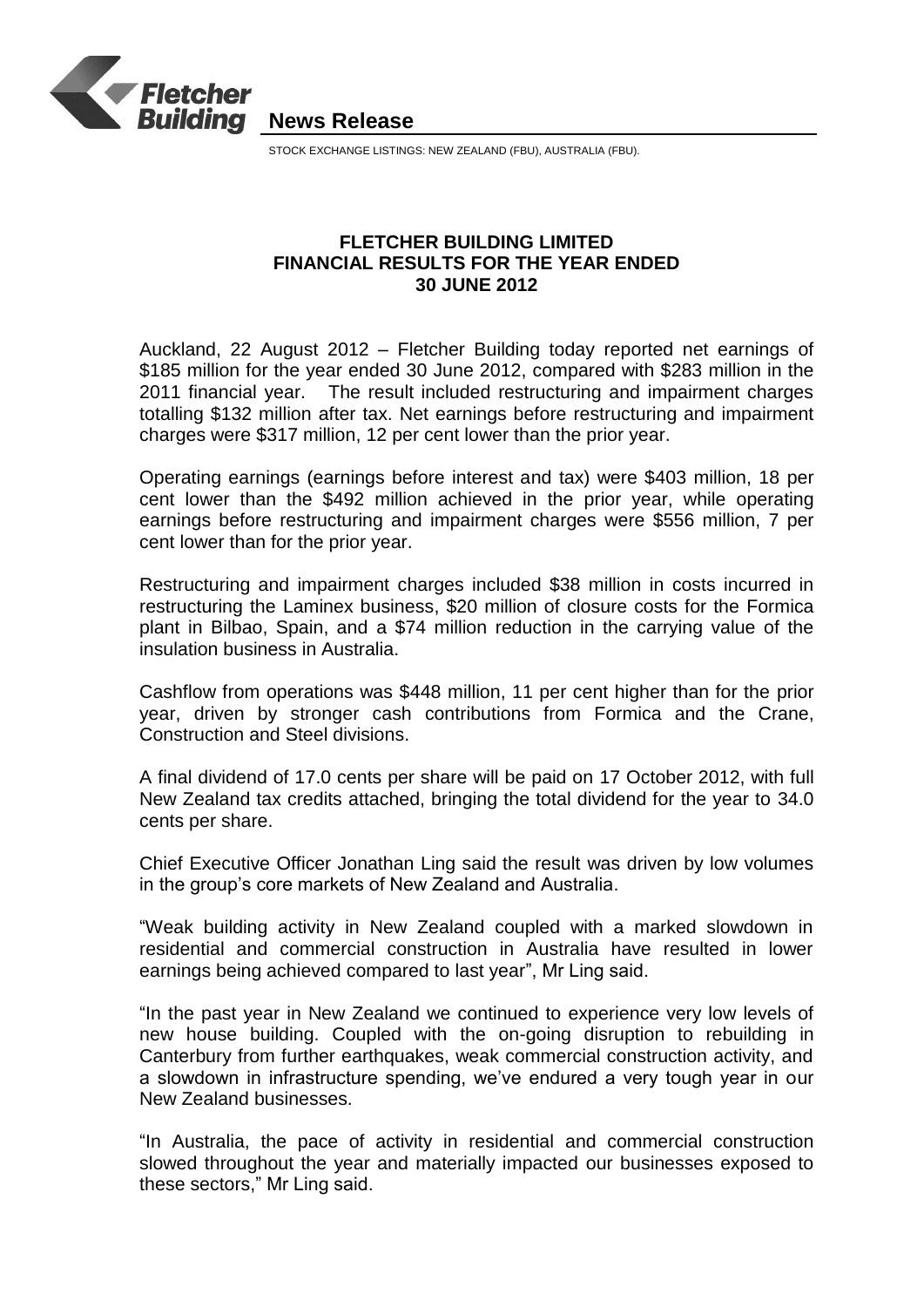"Additionally, the high Australian dollar has adversely affected a number of our businesses with imports negatively impacting volumes and eroding margins," Mr Ling said.

Despite the reduction in group earnings, operating earnings in the Concrete division were up \$5 million to \$130 million. Within the Laminates & Panels division, Formica's operating earnings before restructuring and impairment charges were up 27 per cent to \$71 million. Crane, which was acquired in March 2011, delivered operating earnings of \$106 million in its first full year of ownership.

"We were very pleased with the first full years' contribution from Crane, achieved despite the weakness in the Australian residential market. The Concrete division increased earnings from its Australian businesses due to the strength of the infrastructure sector and improved operational performance. Formica continued to deliver improved operating earnings through growth in its Asian business and from improved economic conditions and operating performance in North America," Mr Ling said.

As announced in February 2012, a review of Laminex was undertaken to determine how to achieve a step change in its cost structure. Restructuring costs of \$38 million after tax were incurred in the Laminex business during the year, with \$15 million incurred in the first half. In addition, following the announcement in June of the consolidation of Formica's manufacturing operations in Spain, \$20 million was incurred in closure costs for the plant in Bilbao.

During the year, a strategic review of the insulation business was completed. While it has been decided to retain the business, the outcome of the review highlighted that medium term earnings prospects have deteriorated. This has necessitated a reduction in the carrying value of the business through a write down of goodwill, a write-off of stock, and a reduction in the value of its brands, totalling \$74 million after tax.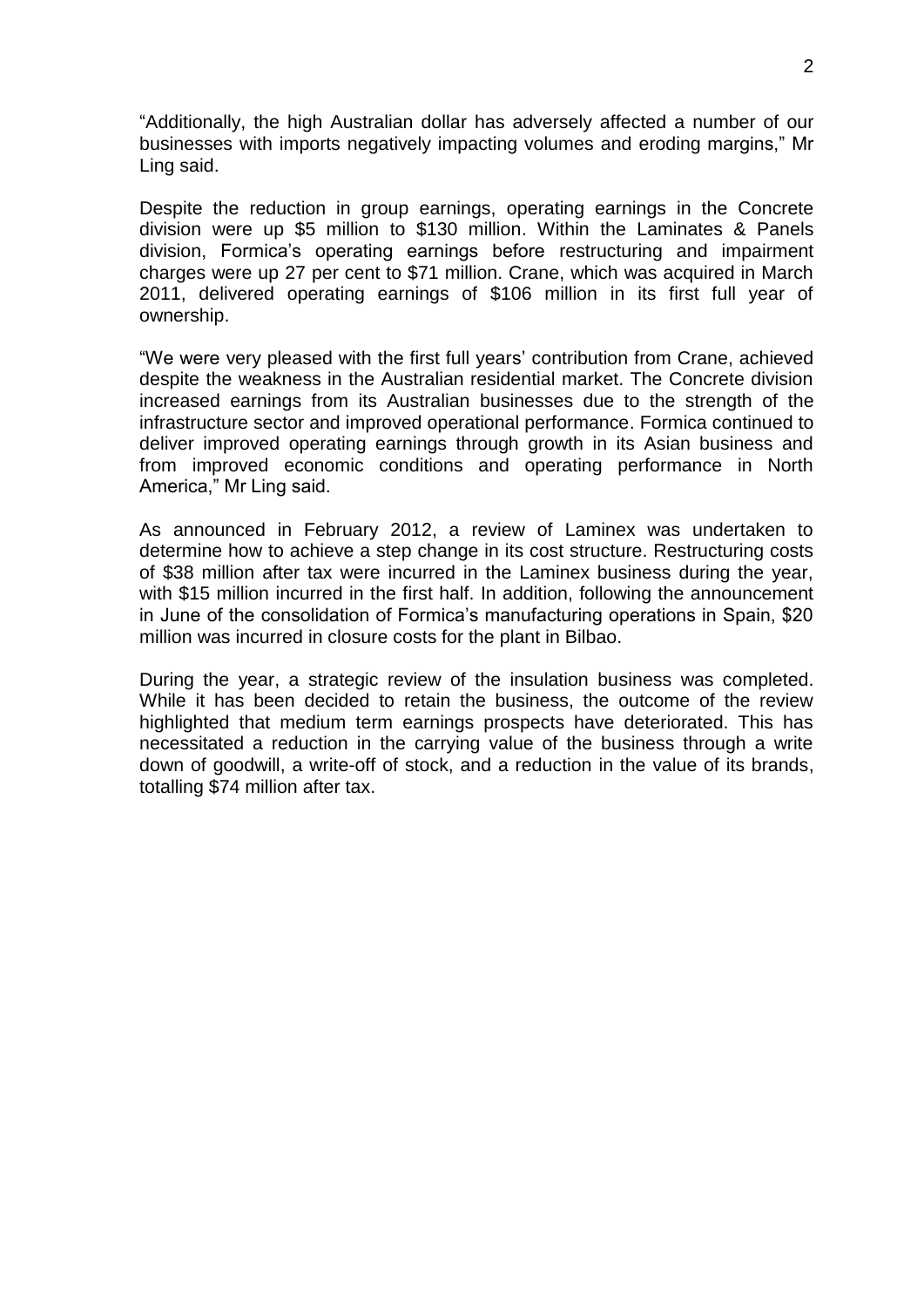# **Results overview**

Comparisons are with the prior financial year ended 30 June 2011.

| <b>Revenue</b>                                                                       | \$8,873 million, up from \$7,416 million<br>Includes first full year's trading from Crane |
|--------------------------------------------------------------------------------------|-------------------------------------------------------------------------------------------|
| <b>Net earnings</b>                                                                  | \$185 million, down from \$283 million                                                    |
| <b>Net earnings before</b><br>restructuring and<br>impairment charges                | \$317 million, down from \$359 million                                                    |
| <b>Operating earnings</b>                                                            | \$403 million, down from \$492 million                                                    |
| <b>Operating earnings before</b><br>restructuring and<br>impairment charges          | \$556 million, down from \$596 million                                                    |
| <b>Cashflow from operations</b>                                                      | \$448 million, up from \$402 million                                                      |
| <b>Basic earnings per share</b><br>excluding restructuring<br>and impairment charges | 46.5 cents per share, down from 57.1 cents                                                |
| <b>Interest cover excluding</b><br>restructuring and<br>impairment charges           | 3.7 times, down from 5.1 times                                                            |
| <b>Final dividend</b>                                                                | 17.0 cents per share with full New Zealand tax<br>imputation credits.                     |
|                                                                                      | Total dividend for the year 34.0 cents per share                                          |
|                                                                                      | The dividend reinvestment plan will be operative<br>for the final dividend payment        |

For further information please contact:

Philip King General Manager Investor Relations Phone: + 64 9 525 9043 Mobile: + 64 27 444 0203

# **ENDS**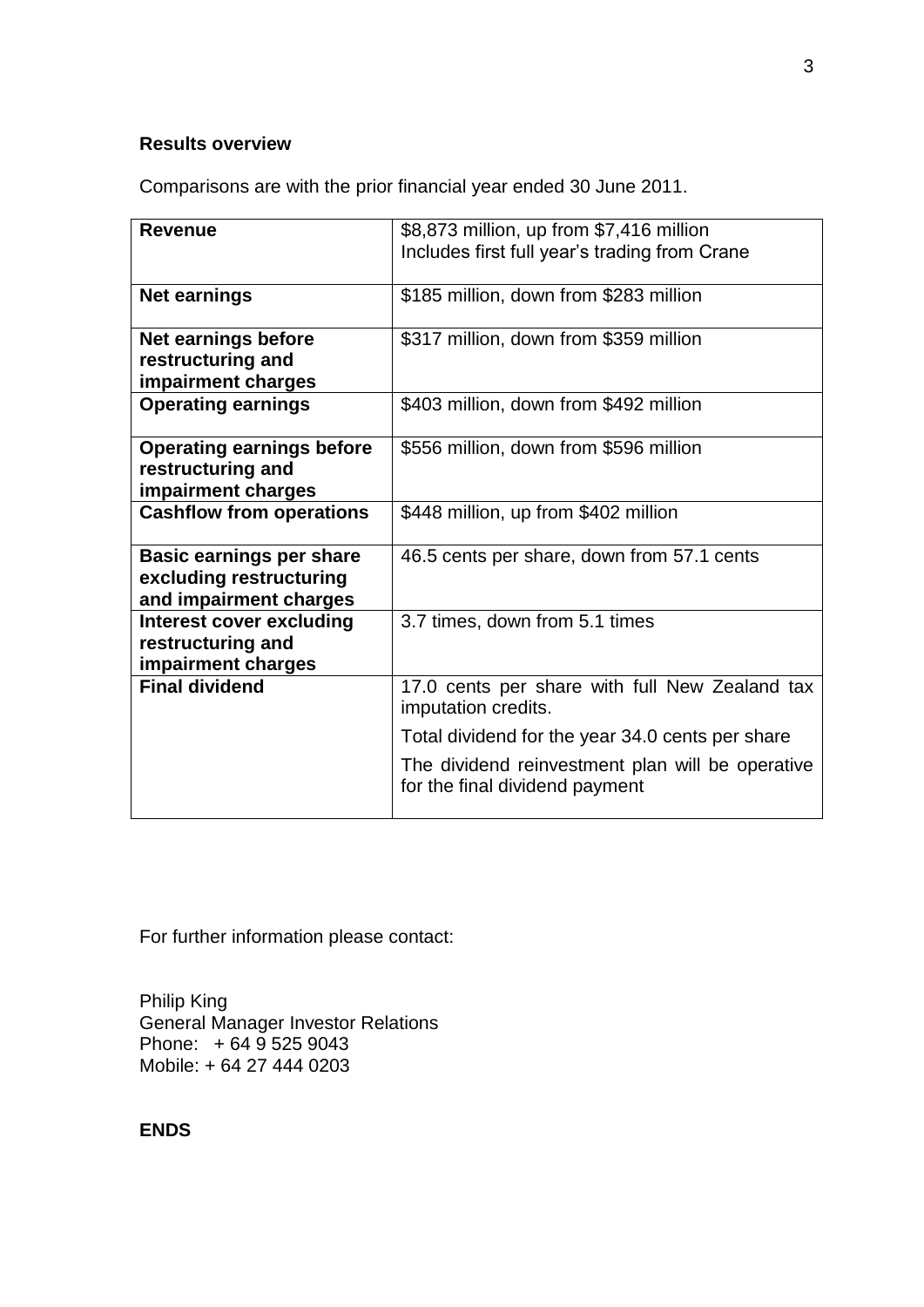# **FINANCIAL RESULTS FOR THE YEAR ENDED 30 JUNE 2012**

| <b>Results</b>                           | <b>Revenues</b>  |                  |
|------------------------------------------|------------------|------------------|
| <b>NZ\$ Million</b><br><b>Year ended</b> | <b>June 2012</b> | <b>June 2011</b> |
| <b>Building Products</b>                 | 670              | 692              |
| Concrete                                 | 958              | 912              |
| Construction                             | 1,040            | 1,140            |
| Crane                                    | 2,393            | 623              |
| <b>Distribution</b>                      | 813              | 856              |
| Laminates & Panels                       | 1,849            | 1,979            |
| <b>Steel</b>                             | 1,150            | 1,214            |
| Corporate                                | 0                | 0                |
| <b>Group Total</b>                       | 8,873            | 7,416            |

| <b>Results</b>                 |       | <b>Reported earnings</b>   | <b>Earnings before</b><br>restructuring and<br>impairment charges |       |  |
|--------------------------------|-------|----------------------------|-------------------------------------------------------------------|-------|--|
| <b>NZ\$ Million</b>            |       | <b>June 2012</b> June 2011 | <b>June 2012</b> June 2011                                        |       |  |
| <b>Year ended</b>              |       |                            |                                                                   |       |  |
| <b>Building Products</b>       | (7)   | 31                         | 72                                                                | 111   |  |
| Concrete                       | 130   | 125                        | 130                                                               | 125   |  |
| Construction                   | 50    | 60                         | 50                                                                | 60    |  |
| Crane                          | 106   | 11                         | 106                                                               | 29    |  |
| <b>Distribution</b>            | 27    | 39                         | 27                                                                | 39    |  |
| Laminates & Panels             | 65    | 159                        | 139                                                               | 168   |  |
| <b>Steel</b>                   | 48    | 83                         | 48                                                                | 83    |  |
| Corporate                      | (16)  | (16)                       | (16)                                                              | (19)  |  |
| <b>Operating earnings</b>      | 403   | 492                        | 556                                                               | 596   |  |
| Funding costs                  | (152) | (122)                      | (152)                                                             | (118) |  |
| Earnings before taxation       | 251   | 370                        | 404                                                               | 478   |  |
| <b>Taxation</b>                | (58)  | (79)                       | (79)                                                              | (111) |  |
| <b>Earnings after taxation</b> | 193   | 291                        | 325                                                               | 367   |  |
| <b>Minority interests</b>      | (8)   | (8)                        | (8)                                                               | (8)   |  |
| <b>Net earnings</b>            | 185   | 283                        | 317                                                               | 359   |  |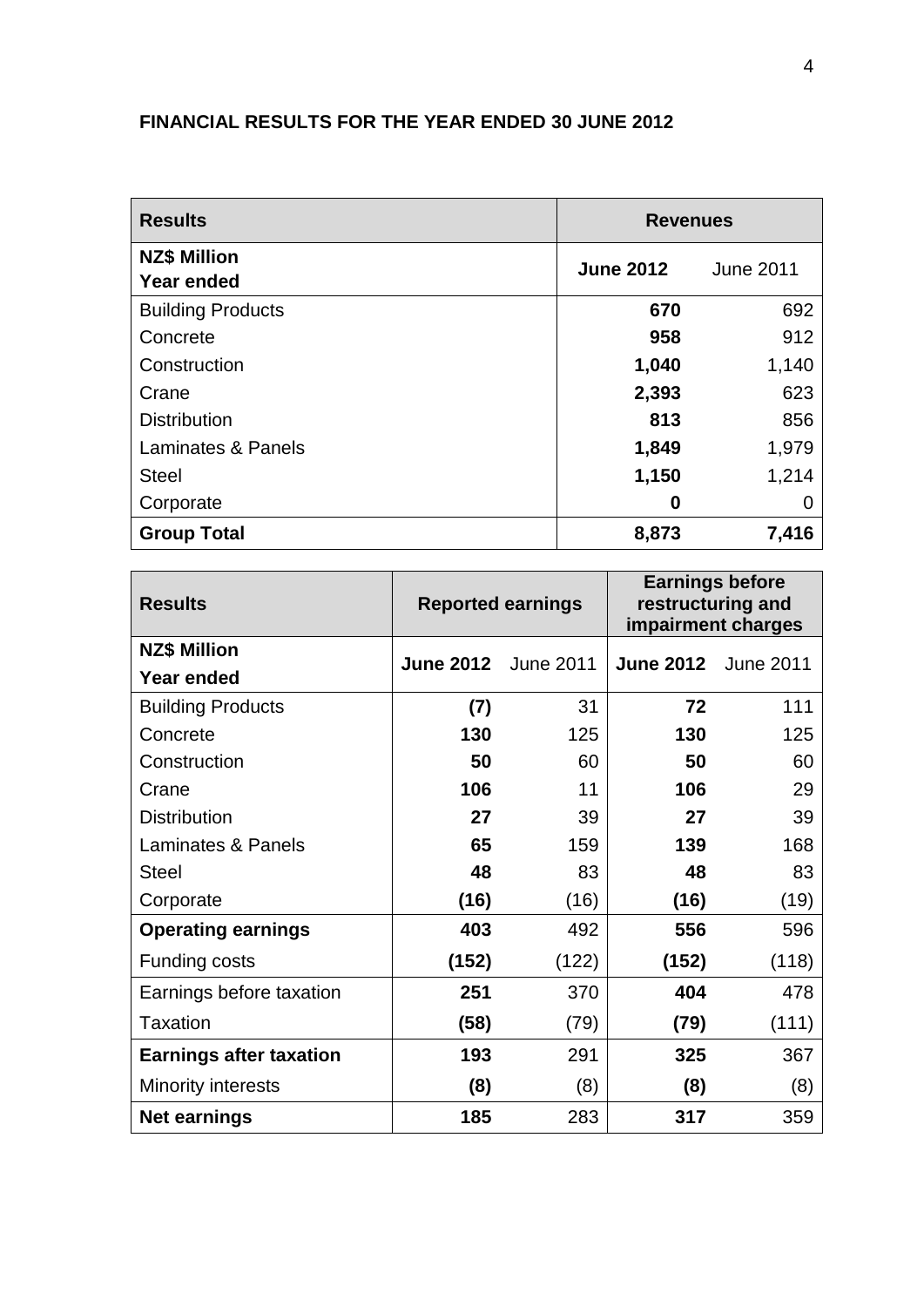Net earnings were \$185 million for the year, compared with \$283 million in the 2011 financial year. The result included restructuring and impairment charges totalling \$132 million after tax. These included \$38 million in costs incurred in restructuring the Laminex business, \$20 million of closure costs for the Formica plant in Bilbao, Spain, and a \$74 million reduction in the carrying value of the insulation business in Australia. Net earnings before restructuring and impairment charges were \$317 million, 12 per cent lower than the prior year.

Operating earnings (earnings before interest and tax) were \$403 million, 18 per cent lower than the \$492 million achieved in the prior year. Operating earnings before restructuring and impairment charges were \$556 million, 7 per cent lower than for the prior year.

Cashflow from operations of \$448 million was up 11 per cent, driven by stronger cash contributions from Formica and the Crane, Construction and Steel divisions.

Total group revenues of \$8,873 million were 20 per cent higher due to the inclusion of a full year of Crane revenues versus only three months in the 2011 financial year.

The result reflected the difficult trading environments in the group's core markets of New Zealand and Australia. In New Zealand, activity levels in residential and commercial construction continued to be depressed. Further seismic activity disrupted rebuilding work in Canterbury, and there was a slowdown in infrastructure spending.

In Australia, residential and commercial construction activity continued to slow throughout the year, and the high Australian dollar adversely impacted businesses exposed to import competition.

Despite the challenging economic climate, a number of businesses reported improved results. Crane had operating earnings of \$106 million in its first full year of ownership. The Concrete division increased its earnings from its Australian operations due to the strength of the infrastructure sector and improved operational performance. Formica continued to deliver improved operating earnings, through growth in its Asian business and from improved economic conditions and operating performance in North American.

Directors have approved a final dividend of 17.0 cents per share. With the interim dividend of 17.0 cents, this brings the total dividend for the year to 34.0 cents per share, up from 33.0 cents in the previous year. The final dividend will be paid on 17 October 2012. The final dividend will carry full New Zealand imputation credits but will be unfranked for Australian tax purposes.

Earnings per share were 27.2 cents compared with 45.0 cents in the prior year. Earnings per share excluding restructuring and impairment charges were 46.5 cents, compared with 57.1 cents in the previous year.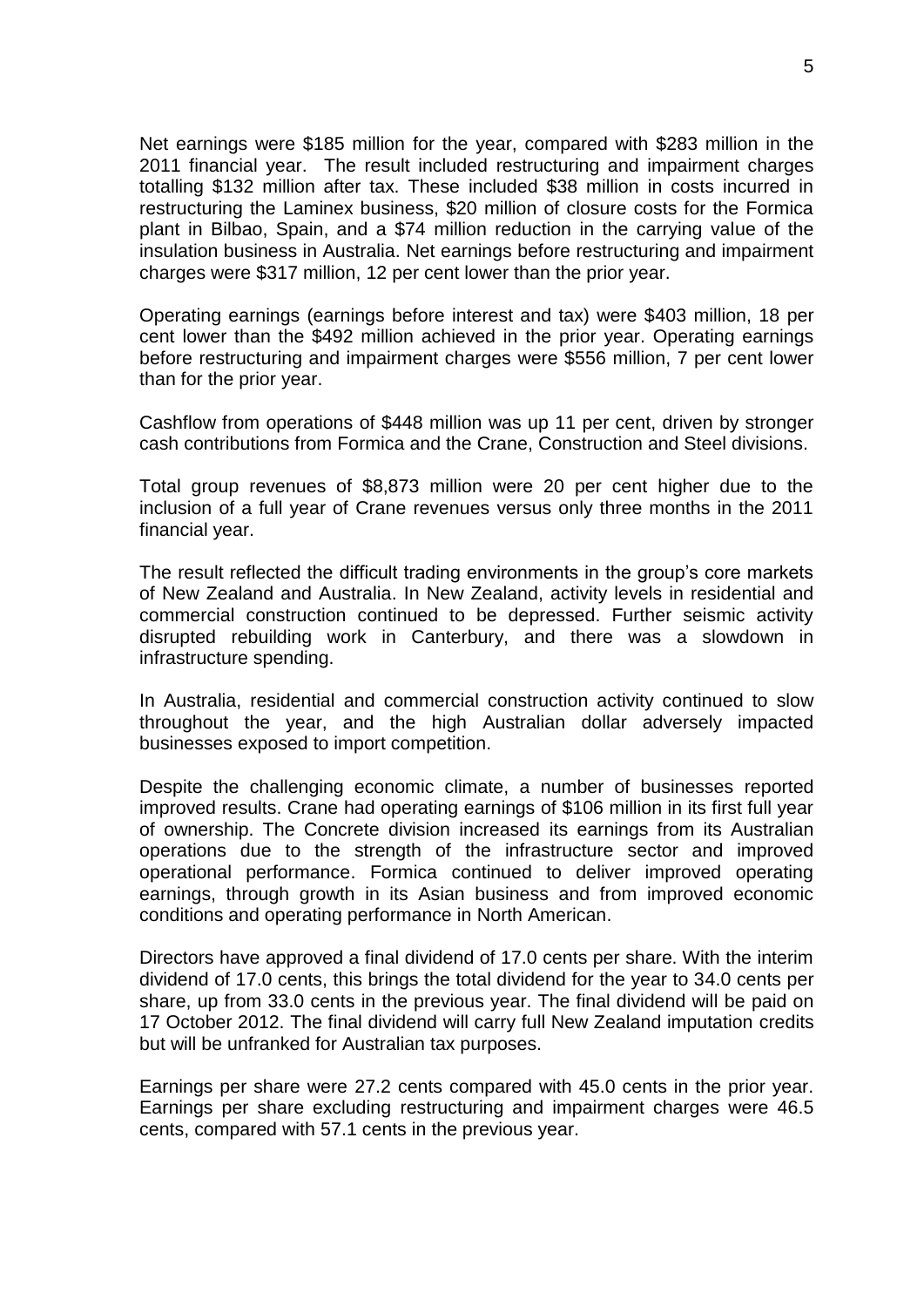### **OPERATIONAL REVIEW**

### **Building Products**

The Building Products division reported an operating loss of \$7 million compared with operating earnings of \$31 million in the prior year. Operating earnings excluding restructuring and impairment charges were \$72 million, down 35 per cent on the \$111 million earned in the prior year.

Operating earnings for the New Zealand plasterboard business were down 35 per cent, although this was principally due to a gain from the sale and leaseback of the Auckland manufacturing site recorded in the prior year. Adjusting for this, operating earnings were 10 per cent lower.

Operating earnings before restructuring and impairment charges for the insulation businesses were down 56 per cent. This was primarily due to the continued industry-wide over-supply of insulation products and the impact of the strong Australian and New Zealand currencies on the competitiveness of imported product.

Following a strategic review of the Australian insulation business completed during the year, an unusual item totalling \$74 million after tax was incurred due to the write-down of goodwill, the write-off of stock and a reduction in the value of its brands.

The commercial insulation and ceiling and wall systems business recorded lower operating earnings. A \$3 million gain on the sale of the Australian access flooring business was recorded during the year.

Operating earnings for the roof tiles business were down 24 per cent, principally due to the effect of the strong New Zealand dollar on foreign currency receipts. Volumes were up in Africa and the US, flat in Asia, and down in New Zealand and European markets. Pricing improved over the period, while overheads were up due to continued investment in product and market development.

In the sinkware and aluminium businesses, operating earnings were down 32 per cent on the prior year. In aluminium, reduced domestic and export market volumes were partly offset by improved pricing and lower input costs.

### **Concrete**

Operating earnings increased by \$5 million to \$130 million as a result of continuing operational improvements, cost reductions and efficiency gains in all key areas of the business.

Operating earnings from the New Zealand operations were \$56 million, the same as the prior year. Earnings from quarry end-use and surplus land sales were \$7 million compared to \$1 million in the prior year. Revenues were up 3 per cent with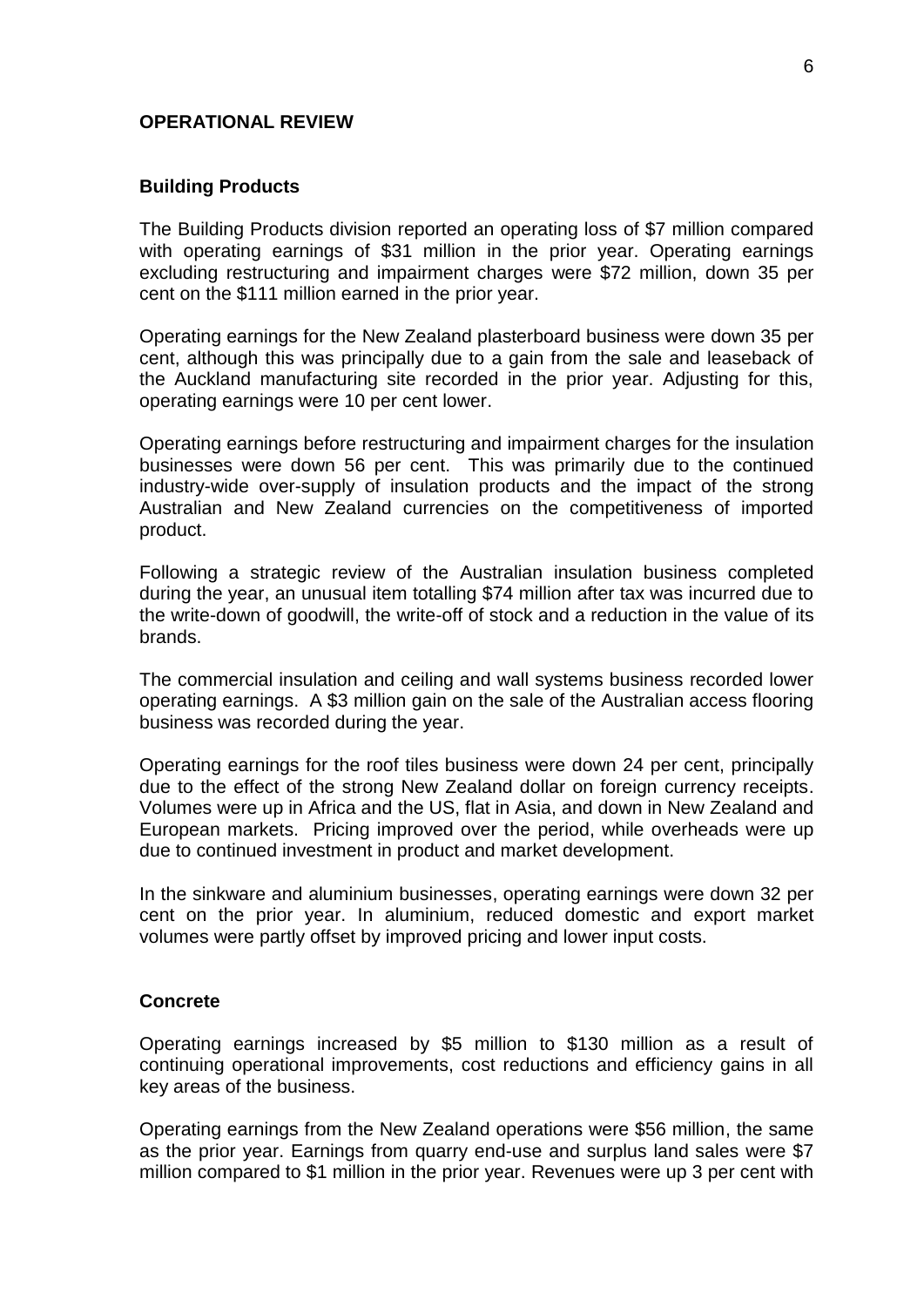most product volumes similar or slightly stronger except cement and masonry. Market share for all core products was stable.

Operating earnings from the cement business declined by 19 per cent. Cement volumes were 5 per cent lower although market share was maintained. Export volumes and prices were below last year. Increased use of wood waste reduced production costs and greenhouse gas emissions.

Aggregates volumes were similar to last year but pricing was softer and quarry margins declined by 8 per cent. Despite this, operating earnings increased due to productivity improvements and growth in resource recovery operations. Plans are underway to increase capacity in Christchurch.

Readymix and masonry operating earnings increased over the prior year. Readymix concrete volumes were similar to the prior year and masonry volumes were down 10 per cent. Lower prices and margins were more than offset by profit improvement initiatives. Work is underway on a third concrete batch plant in Christchurch.

Concrete pipe and precast volumes were similar to the prior year but demand for other products was weaker. In September 2011 Oasis Clearwater Environmental Systems and Austin Pipe Concepts were acquired and are expected to aid earnings growth as the rebuild of Christchurch gains momentum.

In Australia, the pipeline and quarry businesses performed well with combined operating earnings increasing by \$5 million to \$74 million. This was a significant improvement given the previous year's result included a \$5 million gain from a land sale.

The pipeline products business now includes Australian Construction Products and Atlantic Civil Products, acquired in January 2012. In addition to the earnings from these two businesses, a range of pricing initiatives and operational enhancements increased earnings. The business maintained market shares in its core products.

The quarry business in Australia recorded a strong result benefiting from a favourable sales mix and improved margins. A range of pricing and productivity initiatives were implemented. In June a 50 per cent share in a number of mining tenements in Western Australia was acquired which are ideally placed to provide materials to the expanding mining industry in the Pilbara region.

### **Construction**

The Construction division's operating earnings for the year were \$50 million, down 17 per cent on the prior year.

The construction backlog was \$1,094 million at the end of June. This compares to a backlog of \$764 million at the same time last year. In addition the company is the preferred contractor on two further contracts. It is part of the consortium which was awarded preferred bidder status on the Wiri Prison project under a public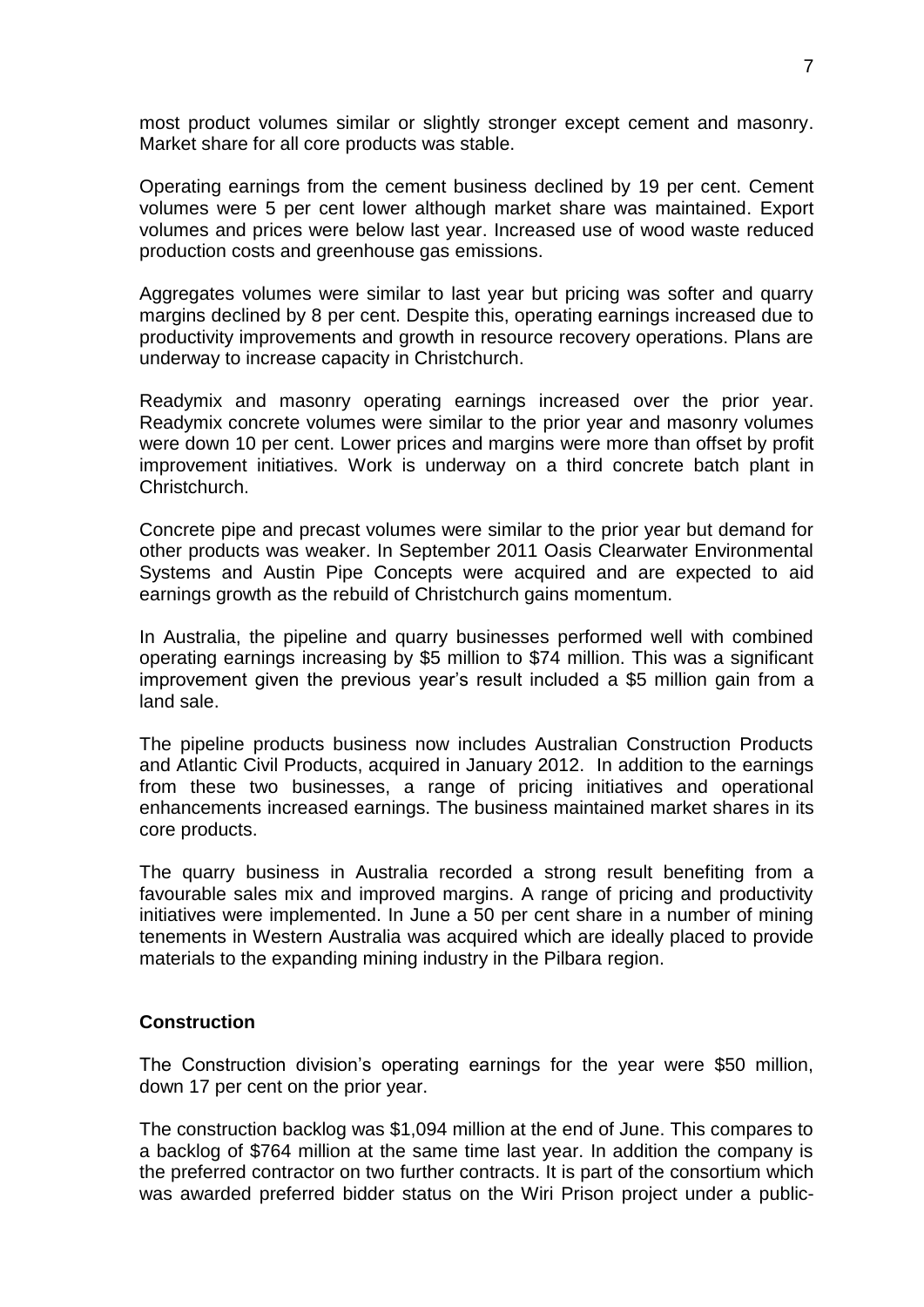private partnership arrangement, and is also the preferred bidder on the two roading projects which are part of the New Zealand government's Roads of National Significance initiative. If these two contracts proceed they would add a further \$837 million to the backlog, but would have no significant earnings impact until the 2014 financial year.

Major contracts won during the year include the Waterview Alliance in Auckland with the Fletcher share of work being \$398 million, Auckland Metropolitan Eastern Transport Interchange for \$100 million, and the ANZ Centre refurbishment in Auckland for \$65 million. Activity levels on the alliance to repair the Christchurch infrastructure, of which Fletcher Construction is one of five contractors involved, have been slower than expected.

Earnings from residential house sales were up 35 per cent on the prior year as a result of increased house sales. This has been due to an improved sales mix predominantly in the Stonefields development in Auckland which continues to attract strong interest.

Activity levels as project manager for the Earthquake Commission have increased significantly with 21 hubs established to carry out home repairs compared with only 5 hubs operating at the same time last year. There are now over 1,100 accredited contracting companies, which have delivered in excess of 20,000 home repairs, over 45,000 emergency repairs and 16,400 winter heat installations. The Canterbury Home Repair Programme is due to have completed the last of the 100,000 repairs by the end of 2015.

### **Crane**

Crane was acquired during 2011 and consolidated as from 28 March 2011. The financial results for the prior year are for the full 12 months for comparative purposes only. The actual result for the 2011 financial year included operating earnings for the three months that the company was owned by Fletcher Building.

Operating earnings were \$106 million, 14 per cent ahead of 2011 earnings of \$93 million, on revenues of \$2,393 million.

Pipelines recorded a 31 per cent increase in operating earnings to \$59 million, with gross revenues 17 per cent higher than the prior year. Australian revenues increased 20 per cent, with significant increases from the mining sector due to the two coal seam gas projects won in Queensland. Demand from the resources, civil and rural sectors off-set the decline in building activity. In New Zealand revenues were flat year on year, however, earnings improved by 19 per cent due to the implementation of cost reduction initiatives.

Trade distribution gross revenues fell by 6 per cent in Australia and remained flat in New Zealand. In Australia, flat to declining activity in residential and commercial building was the key reason for the 31 per cent decline in operating earnings to \$37 million. Increased revenues from the resources sector partly offset the effects of the residential decline in Australia. In New Zealand, trading conditions remained difficult, although the South Island demand improved, and the business traded around breakeven.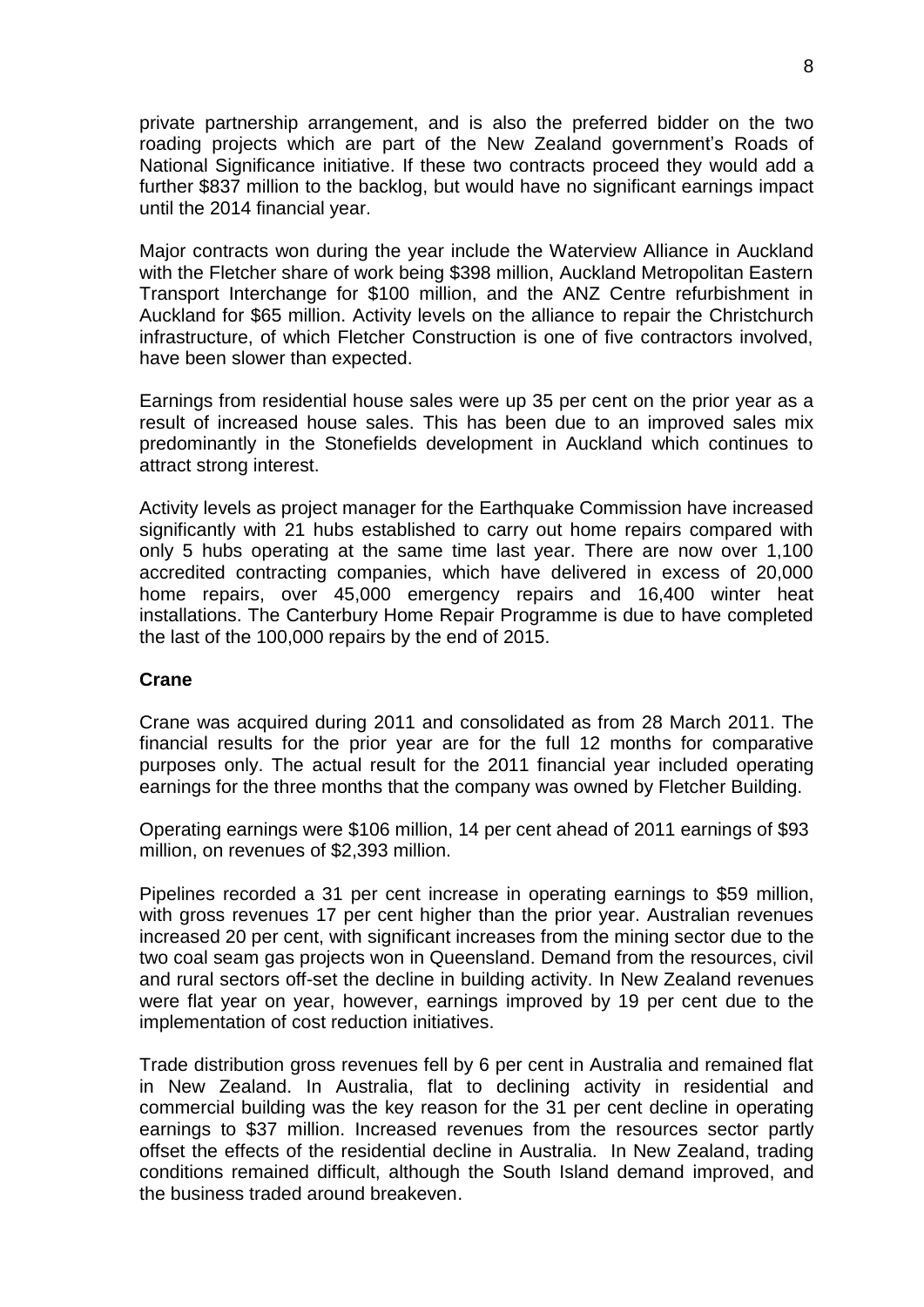Gross revenues in the Industrial Products businesses declined by 16 per cent to \$316 million. Operating earnings were slightly higher at \$11 million with the implementation of cost and productivity improvements offsetting general declines in the manufacturing sector. At year end, the Austral Wright Metals and Mico Metals businesses were sold. It is anticipated that, including collection of the businesses' trade debts, the sale will realise approximately NZ\$70 million. Proceeds from the sale will be received in the 2013 financial year. With this divestment, the remaining business is now focused on ensuring competitive supply of copper tube into the distribution businesses and other markets.

### **Distribution**

PlaceMakers' revenues were 5 per cent lower than the prior year's at \$813 million, with operating earnings declining by 31 per cent to \$27 million. Earnings were impacted by the low level of residential house building and increased competitor activity which combined to negatively impact gross margins, particularly in the second half of the year. Despite the competitive intensity, market shares were maintained across most regions. Continued improvement in operational performance resulted in costs declining by 2 per cent, and inventory down by 8 per cent at year end.

Restructuring was undertaken during the year to align the branch network to trading conditions, with the closure of 3 branches and other branches relocated to optimise their appeal to trade customers. The frame and truss manufacturing businesses were reorganised during the year to create greater organisational focus on cost and quality, and two manufacturing sites were also closed.

### **Laminates & Panels**

Operating earnings in the Laminates & Panels division were \$65 million, down by \$94 million or 59 per cent on the \$159 million earned in the prior year. Restructuring and impairment charges of \$74 million were incurred during the year, of which \$54 million related to restructuring in Laminex, and \$20 million to closure costs of the Formica plant in Bilbao, Spain. Operating earnings excluding restructuring and impairment charges were \$139 million, down 17 per cent on the \$168 million earned in the prior year.

Formica's operating earnings before restructuring and impairment charges were \$71 million, 27 per cent higher than the \$56 million earned in the prior year. The improved result was due to ongoing operational improvements and efficiency gains plus increased revenue in North America and Asia.

Reported revenues were 4 per cent lower due to the appreciation of the New Zealand dollar; in local currency terms revenues were ahead by 3 per cent.

Volumes in North America were up 5 percent on the prior year with modest improvement in the residential sector, however, the commercial market showed no improvement. Revenues in domestic currencies were up by 4 per cent.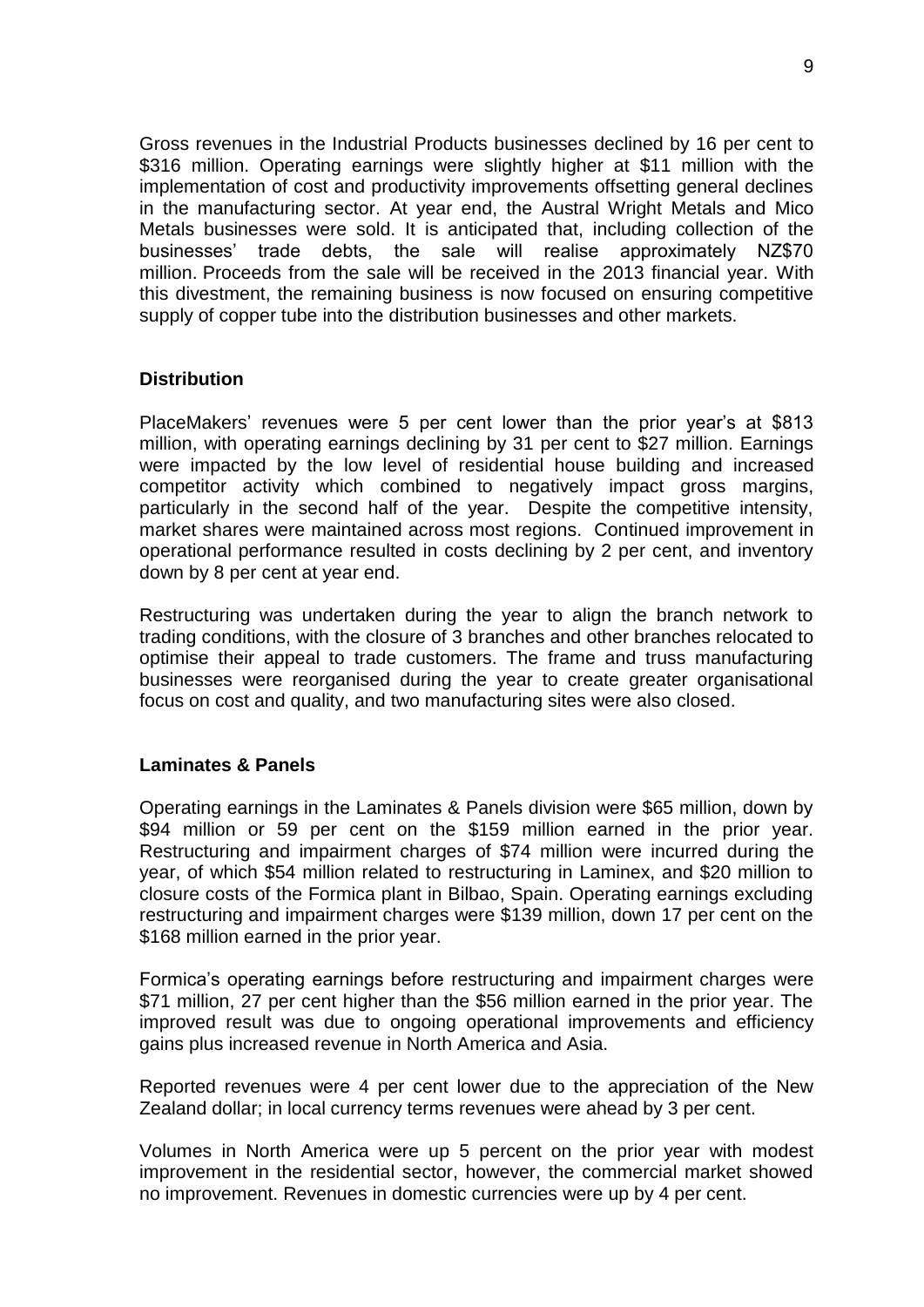In Europe, volumes decreased by 8 per cent and revenues in local currency terms by 4 per cent. Revenues in Spain were down by 30 per cent and France by 20 per cent, while the UK was unchanged and the Netherlands, Scandinavia and the Baltic regions were up by 7 per cent. Revenue growth was strong in developing markets, up by 17 per cent in Russia, while exports to Africa and the Middle East more than doubled.

In Asia, revenues in local currencies were up 9 per cent while volume was up by 11 percent.

In China, with the current manufacturing site in Shanghai nearing full capacity, the construction of a second high pressure laminate factory in Juijang is underway. The facility is expected to be completed during calendar year 2013.

Prices and margins were generally maintained across all regions and improved in some instances due to the continued promotion and extension of premium products. Input costs were relatively flat or slighter softer. Global paper prices and energy costs were stable, while resin costs were lower.

Laminex's operating earnings before restructuring and impairment charges were \$68 million, 39 per cent lower than the \$112 million earned in the prior year.

Australian revenues were 9 per cent lower. Demand for lower margin commodity products increased as the business focused on other sectors to mitigate the impact of slowing residential and commercial markets. Pricing initiatives were introduced during the year to recover input cost increases, but the continued decline in market activity made this more challenging as the year progressed.

New Zealand revenues were down by 11 per cent. Following a review of its operations, poorly performing product lines were exited during the year while a selective number of new products were launched.

Input costs including energy, labour and material costs increased during the year. In response, a number of initiatives to lower the operational cost base were implemented. The exit of poor performing and peripheral products, distribution restructuring, reductions in administrative staff and other redundancies resulted in a reduction of 230 employees in Australia and 55 in New Zealand.

During the year a new high speed low pressure laminating line was commissioned. This allowed operations in Queensland to be consolidated at Gympie with the closure of an older plant in Brisbane.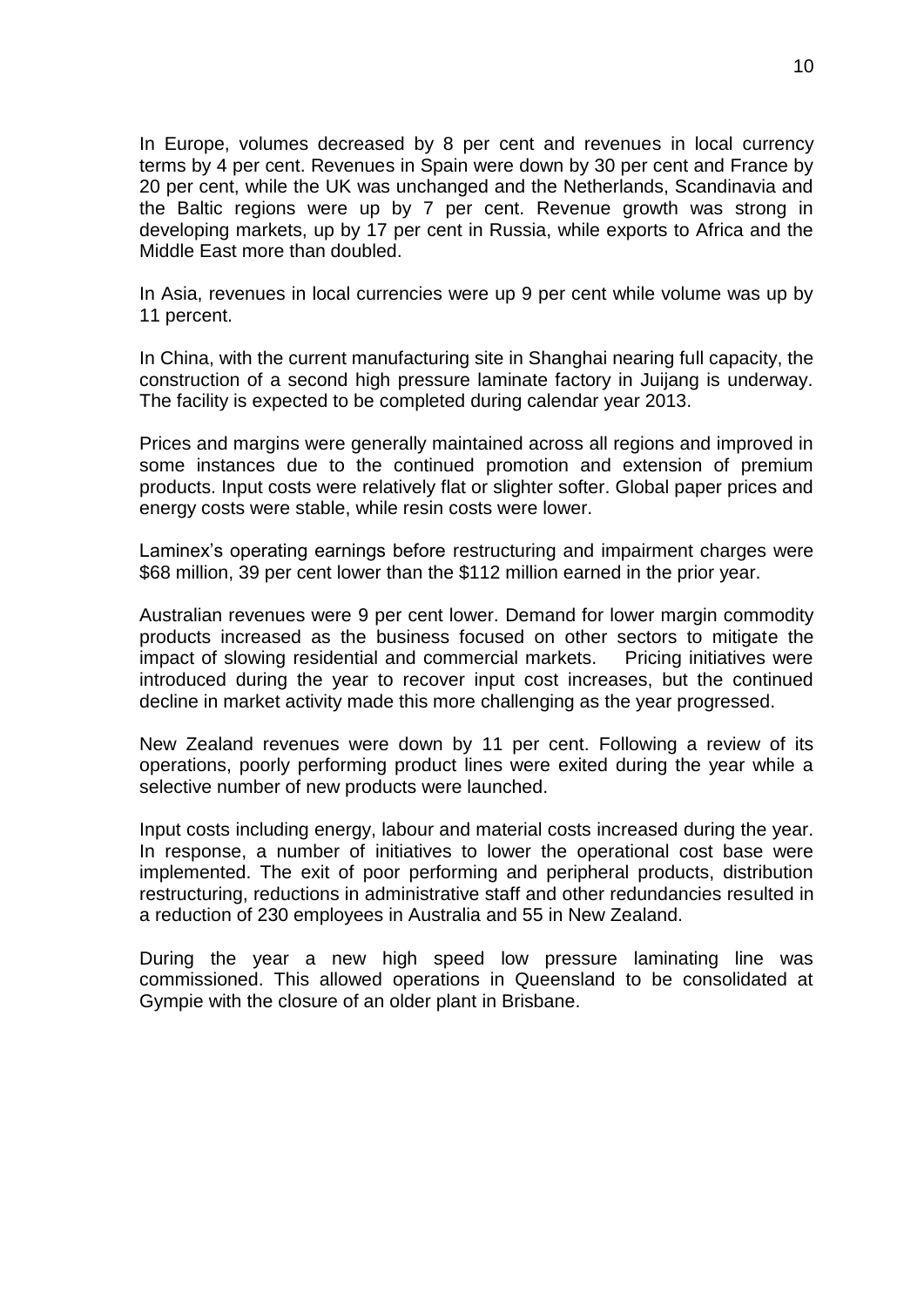### **Steel**

The Steel division recorded operating earnings for the year of \$48 million, down 42 per cent on the prior year.

The rollforming and coated businesses in both Australia and New Zealand experienced volume declines over the prior year. Earnings declined 36 per cent to \$37 million. Rollforming volumes were particularly soft in Australia. New Zealand volumes were lower than last year but improved in the last quarter of the year. Margins reduced due to price reductions caused by increased competition.

Market conditions in the long steel businesses were extremely difficult resulting in earnings declining 58 per cent to \$5 million. Overall volumes were 3 per cent ahead of the prior year. New Zealand domestic volumes were up 20 per cent as a result of market share gains. Margins were lower, with the strength of the New Zealand dollar resulting in lower prices for imported product. Several new seismic grade products specifically designed for New Zealand were released during the year. The high Australian dollar led to intense import competition in the Australian market, resulting in poor margins on long steel exports from New Zealand.

Operating earnings in the distribution and services businesses declined by 54 per cent to \$6 million. Earnings from the steel reinforcing business were significantly lower driven by low volumes and increased price competition from imports. The distribution business' earnings also declined during the year. The rising New Zealand dollar had seen prices decline in the first half of the year, but this trend was reversed in the second half of the year with margins improving.

# **RESTRUCTURING AND IMPAIRMENT CHARGES**

Restructuring and impairment charges (previously referred to as unusual items) totalling \$132 million after tax were incurred during the year. These related to costs incurred in restructuring the Laminex business, the closure of the Formica plant in Bilbao, Spain, and reductions in the carrying value of the insulation business in Australia.

In response to the low volumes and margin deterioration in the Laminex business, a review was undertaken during the year to determine how to achieve a stepchange in the cost structure of the business. The review addressed the go-tomarket model and the profitability of ancillary activities that support the core Laminex product range. Unusual costs associated with the exit of poorly performing and peripheral products, distribution restructuring, reductions in administrative staff and other redundancies totaled \$38 million after tax.

At the end of the year the decision was taken to consolidate Formica's two manufacturing plants in Spain, resulting in the closure of Formica's plant in Bilbao. This was in response to significant overcapacity across Formica's two Spanish plants as a result of the decrease in volumes in Spain. A total of \$20 million has been provided to cover the one-off costs associated with the closure of the Bilbao plant.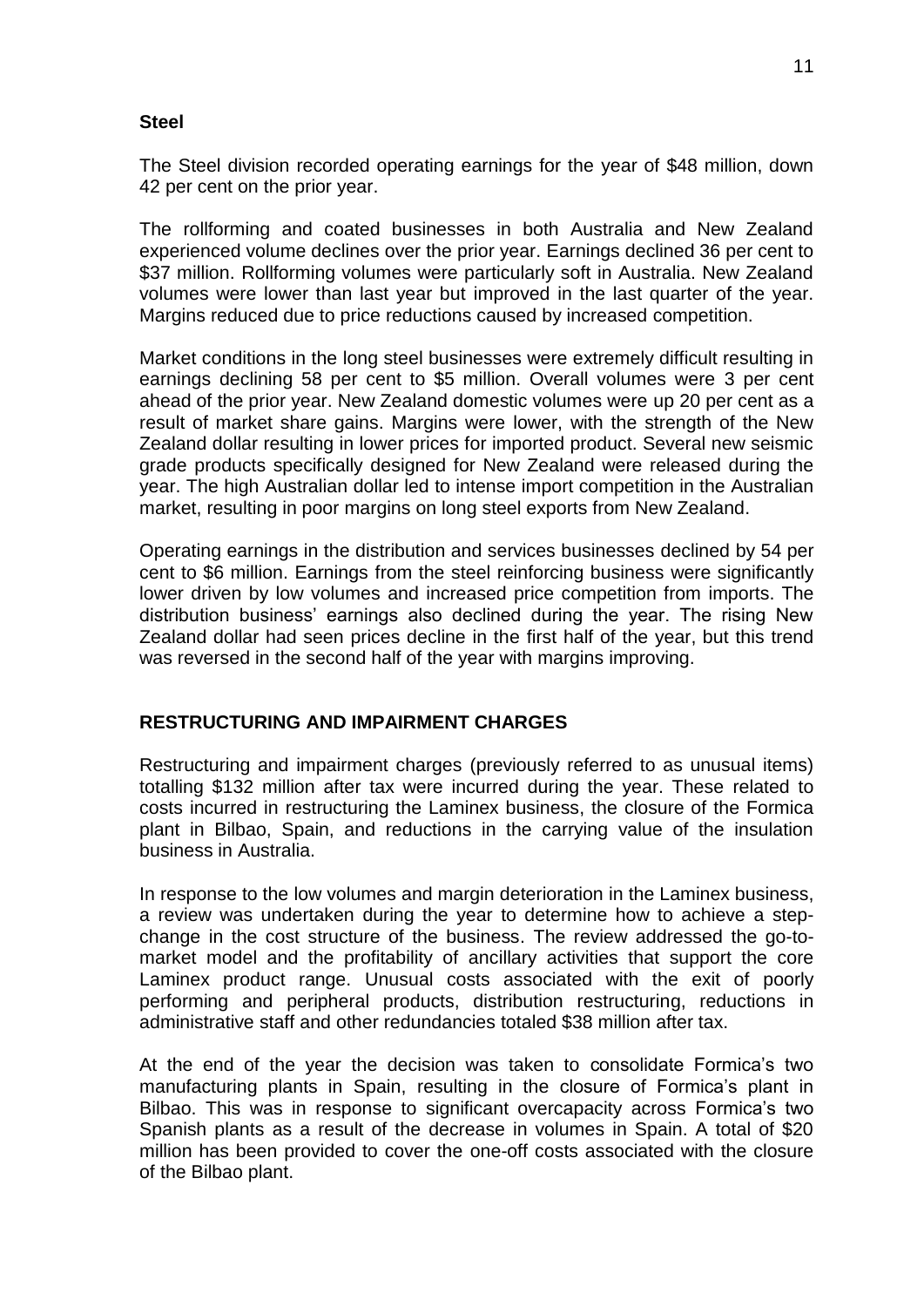The adjustment to the carrying value of the Australian insulation business follows the strategic review undertaken during the year to determine the future of the business. While the decision has been made to retain the business, the review identified that given the current exchange rate and expected activity levels the medium term earnings expectations have reduced. Consequently, it is considered appropriate to write off the goodwill arising on the acquisition of this business, write down stock and reduce the carrying value of its brands.

| Year to 30 June 2012<br><b>NZ\$ Million</b>                       | <b>Restructuring and</b><br>impairment charges<br>before tax | <b>Tax</b> | <b>Restructuring and</b><br>impairment charges<br>after tax |
|-------------------------------------------------------------------|--------------------------------------------------------------|------------|-------------------------------------------------------------|
| Laminex<br>restructuring<br>Australia and NZ                      | 54                                                           | 16)        | 38                                                          |
| Formica - Bilbao plant<br>closure                                 | 20                                                           | 0          | 20                                                          |
| Insulation $-$ adjustment to<br>business asset carrying<br>values | 79                                                           | (5)        | 74                                                          |
| <b>Total</b>                                                      | 153                                                          | (21)       | 132                                                         |

A summary of the key restructuring and impairment charges is given below.

# **CARBON TAX IMPACTS**

Under New Zealand's emissions trading scheme, energy suppliers rather than energy users have to buy emissions units and surrender these to the government. Most Fletcher Building businesses do not directly participate in the scheme but are subject to the higher energy costs passed down by energy suppliers. Fletcher Building's cement and steel manufacturing operations are direct participants in the scheme, however, as they emit carbon dioxide in their manufacturing processes. These businesses qualify for relief under the scheme as emissionsintensive, trade-exposed industries, and receive free allocations of emission units to partly offset their increased costs. These allocations mean that the increased energy costs from the scheme for these operations are not material.

The Australian government introduced the carbon price component of its Clean Energy Future Plan in July 2012. Laminex' board manufacturing operations are eligible for free emission units equivalent to 66 per cent of their operational emissions. Other Australian businesses are not directly impacted but additional costs are now being incurred indirectly from an increase in natural gas and electricity costs. Further costs will arise from the carbon price that will be imposed on transport diesel from 1 July 2014. Some recovery of these increased costs through price increases may be possible. It is estimated that the total cost to Fletcher Building of the Australian scheme in the 2013 financial year will be approximately \$5 million.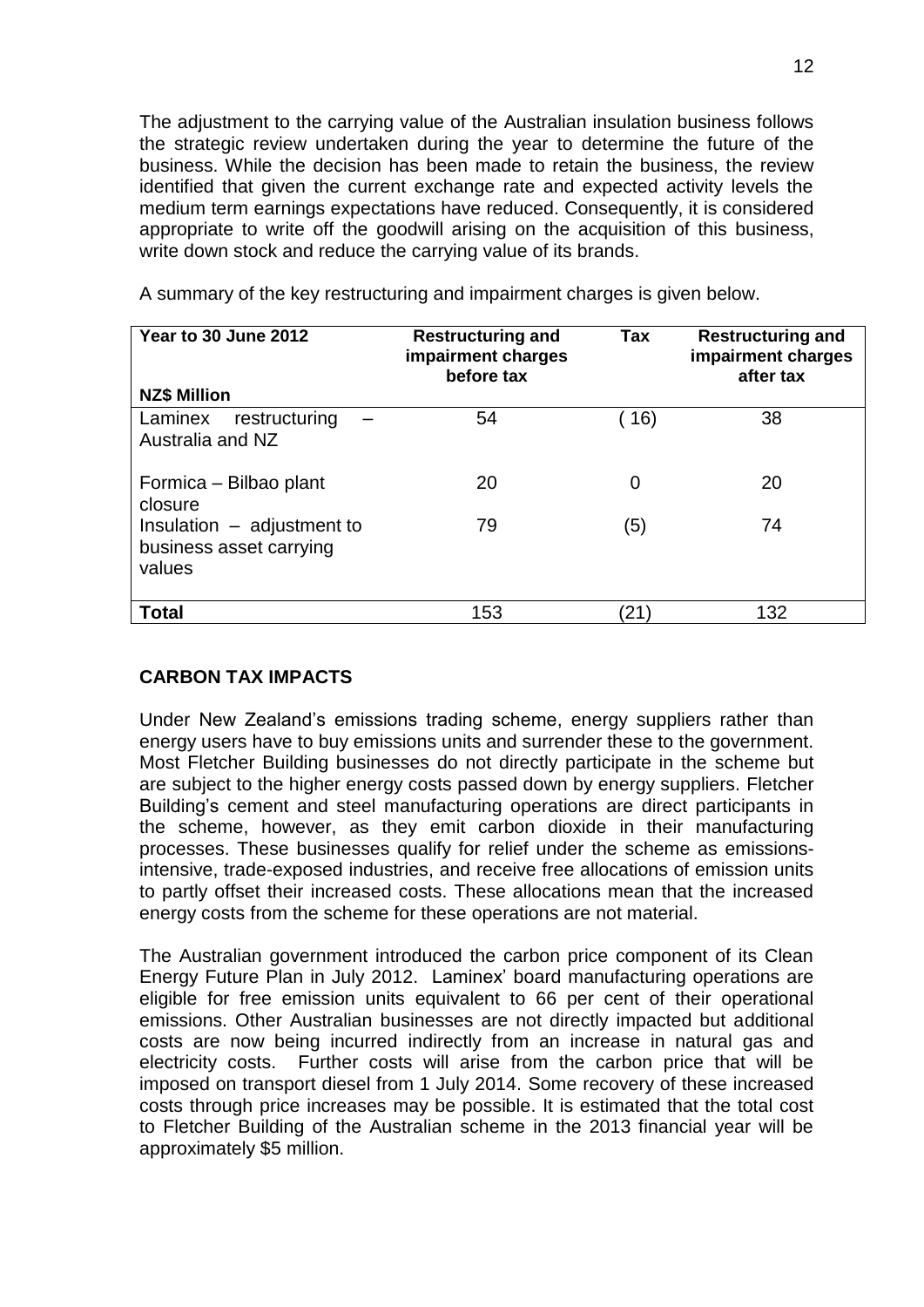# **FINANCIAL REVIEW**

# **Balance Sheet**

The group's gearing<sup>1</sup> at 30 June 2012 was 35.4 per cent compared with 33.8 per cent at 30 June 2011. The gearing figure remains well below the target range of 40 to 50 per cent, and the group will continue to position gearing below the bottom of this range given the volatility in global financial markets.

# **Funding**

The group had total available funding of \$2,928 million as at 30 June 2012. Of this, approximately \$782 million was undrawn and there was an additional \$168 million of cash on hand. The group has drawn debt facilities maturing within the next 12 months of \$381 million, and a further \$75 million of capital notes subject to interest rate and term reset. These maturities are more than covered by the undrawn facilities and cash on hand.

### **Debt Maturity**

The average maturity of the debt is 5 years and the currency split is 52 per cent Australian dollar; 34 per cent New Zealand dollar; 10 per cent US dollar; 3 per cent Euro; and 1 per cent Pounds Sterling.

### **Interest Rates**

Approximately 67 per cent of all borrowings have fixed interest rates with an average duration of 4 years and a rate of 7.5 per cent. Inclusive of floating rate borrowings the average interest rate on the debt is approximately 6.7 per cent. All interest rates are inclusive of margins but not fees.

Interest coverage<sup>2</sup> for the period was 3.7 times compared with 5.1 times in the previous year. This was due to increased interest costs from the higher debt levels following the acquisition of Crane in March 2011.

# **Cashflow**

 $\overline{a}$ 

Cashflow from operations was \$448 million, up 11 per cent on the \$402 million achieved in the prior year. The improvement was due to strong cash flows in Formica and the Crane, Construction and Steel divisions, with working capital in aggregate in line with the previous year.

Capital expenditure for the period was \$353 million, up from \$307 million in the prior year (excluding the acquisition of Crane). Of this total, \$207 million was for stay-in-business capital projects and \$148 million was for new growth initiatives, including \$86 million for the acquisition of new businesses. The latter included the acquisition of the remaining 50 per cent shareholding in Homapal for \$52 million.

<sup>&</sup>lt;sup>1</sup> Interest bearing net debt (including capital notes) to interest bearing net debt (including capital notes) and equity

 $2$  EBIT before restructuring and impairment charges to total interest paid including capital notes interest.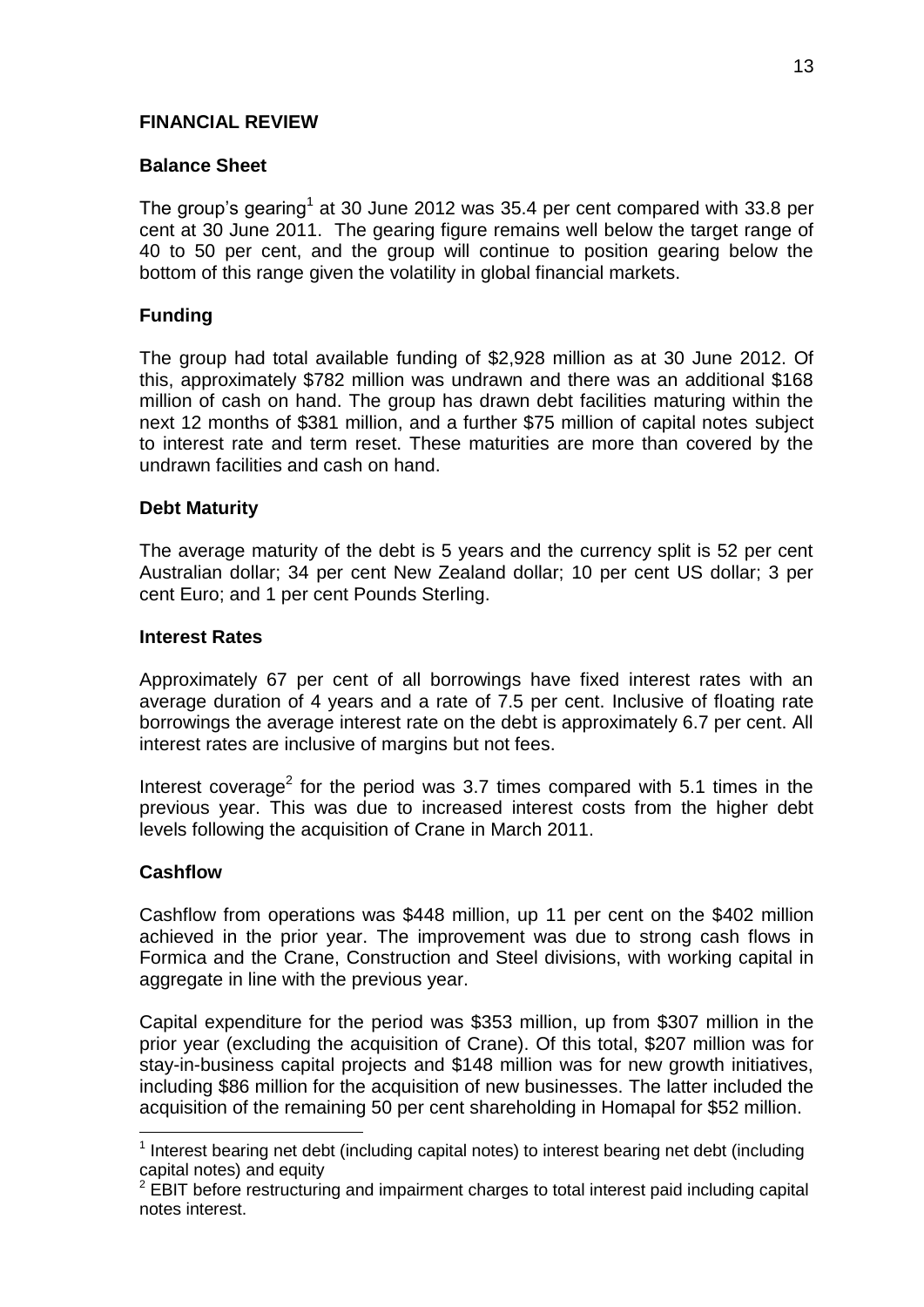# **Dividend**

The 2012 final dividend is 17 cents per share. In line with the dividend imputation and franking policy announced in 2011, the final dividend will be fully imputed for New Zealand tax purposes.

A dividend summary is attached illustrating the effect of the New Zealand imputation tax credits on the dividend.

A supplementary dividend is payable to non-New Zealand shareholders and has the effect of removing the cost of New Zealand non-resident withholding tax (NRWT). Non-resident shareholders with a 10% or greater direct shareholding are not eligible to receive supplementary dividends but are exempt from NRWT.

The dividend will not be franked for Australian tax purposes but the effect of the supplementary dividend is the equivalent of a 41 per cent franked dividend for most Australian shareholders. The dividend will be paid on 17 October 2012 to holders registered as at 5.00 pm Friday 28 September 2012 (NZT). The company's shares will be quoted on an ex dividend basis from 24 September 2012 on the ASX and 26 September 2012 on the NZX.

### **Dividend Reinvestment Plan**

The Dividend Reinvestment Plan will be operative for this dividend payment. There will be no discount to the price applied to ordinary shares issued. Documentation for participation is available from the share registry or the website www.fletcherbuilding.com and must be received by the registry before the record date of Friday 28 September 2012.

The price used to determine entitlements under the Plan is the average of the individual daily volume weighted average sale prices of price-setting trades of the company's shares sold on the NZX on each of the five business days following the NZX ex-dividend date of 26 September 2012. The new shares will rank equally with existing shares and will be issued on the dividend payment date of 17 October 2012.

### **STRATEGY**

Fletcher Building is a portfolio company that creates value through applying its operating model to attractive industry positions in Australian and New Zealand light and heavy building materials markets. This strategy seeks to deliver earnings reliability for the group through geographic and end market diversification.

Over the next few years Fletcher Building aims to grow earnings from the existing portfolio of businesses through operational performance improvements, regardless of economic conditions in each of its core markets. Beyond this, selective opportunities will be sought across Australia and New Zealand for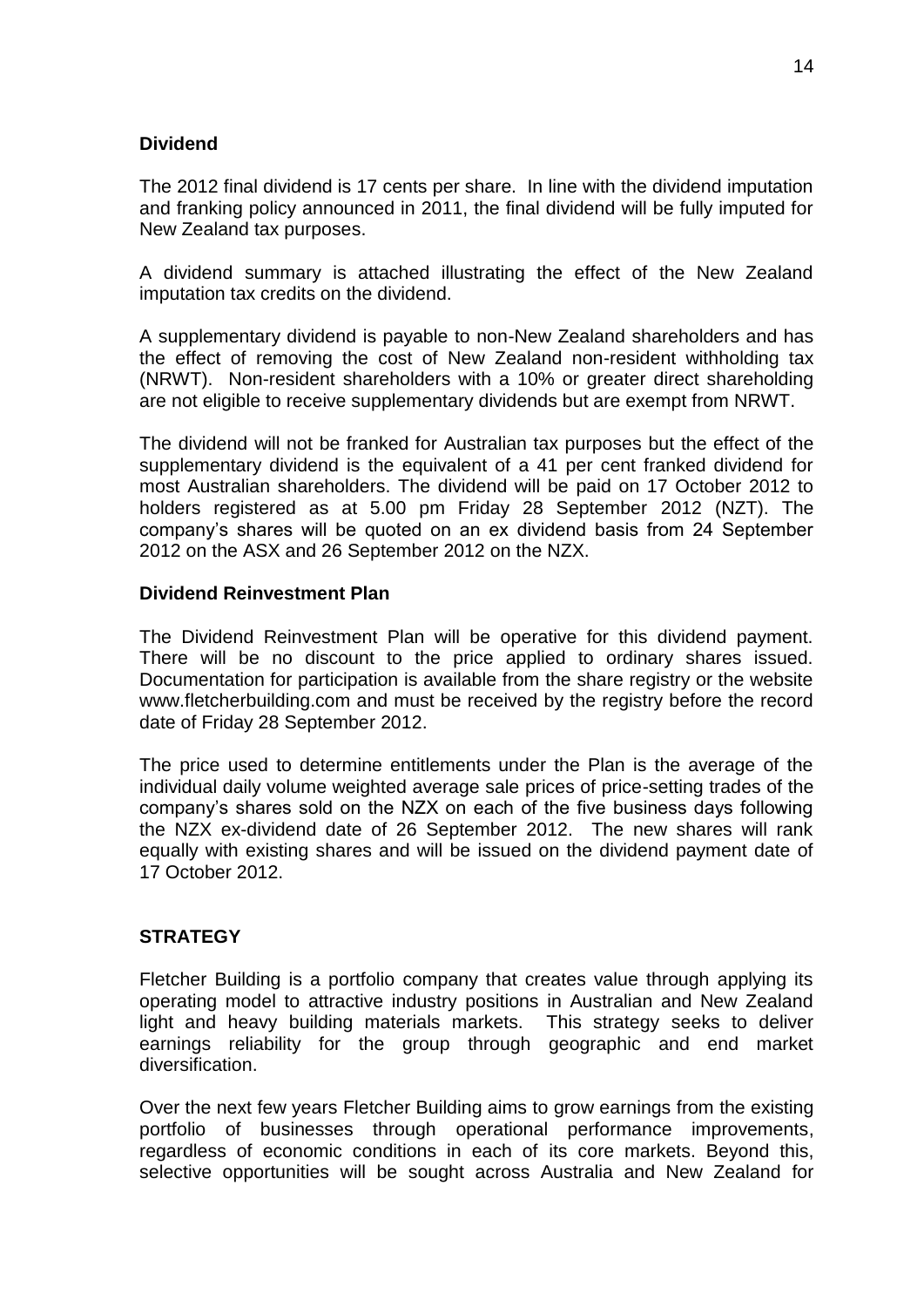further investment in new businesses, bolt-on acquisitions or through the organic growth of its existing businesses.

Fletcher Building's primary exposure outside Australia and NZ is through Formica. For the next few years the company will continue to focus on opportunities in New Zealand and Australia, and on growing the Formica business particularly in Asia.

# **OUTLOOK**

The uncertainty and volatility arising from the global financial crisis have made it extremely difficult to provide a clear outlook for Fletcher Building's businesses. The financial performance of the group will depend heavily on how the New Zealand and Australian building and construction sectors perform.

In New Zealand, a continued modest improvement in house building activity is anticipated, assisted by low interest rates and increased new housing construction in Canterbury. Commercial and infrastructure construction levels are not expected to improve materially, although the commencement of several significant infrastructure projects should lift earnings, particularly in the 2014 financial year.

In Australia, the trend in residential construction activity is unclear, with some risk that activity levels will decline further. Commercial construction not associated with the resources and mining sector is likely to remain subdued, while infrastructure expenditure is expected to remain steady.

Trading conditions in North America are expected to remain flat to slightly positive. No recovery is anticipated for Europe overall, although Germany and Scandinavia should remain relatively strong. Continued growth is expected in China and South East Asian countries.

In terms of earnings for the 2013 financial year, a significant increase in earnings from the current level would require a marked improvement in residential and commercial construction levels, particularly in New Zealand and Australia. Operational performance improvement initiatives will continue to be pursued across the group to maximise earnings and cash generation irrespective of the business cycle. A further update will be provided at Fletcher Building's annual shareholder's meeting in November.